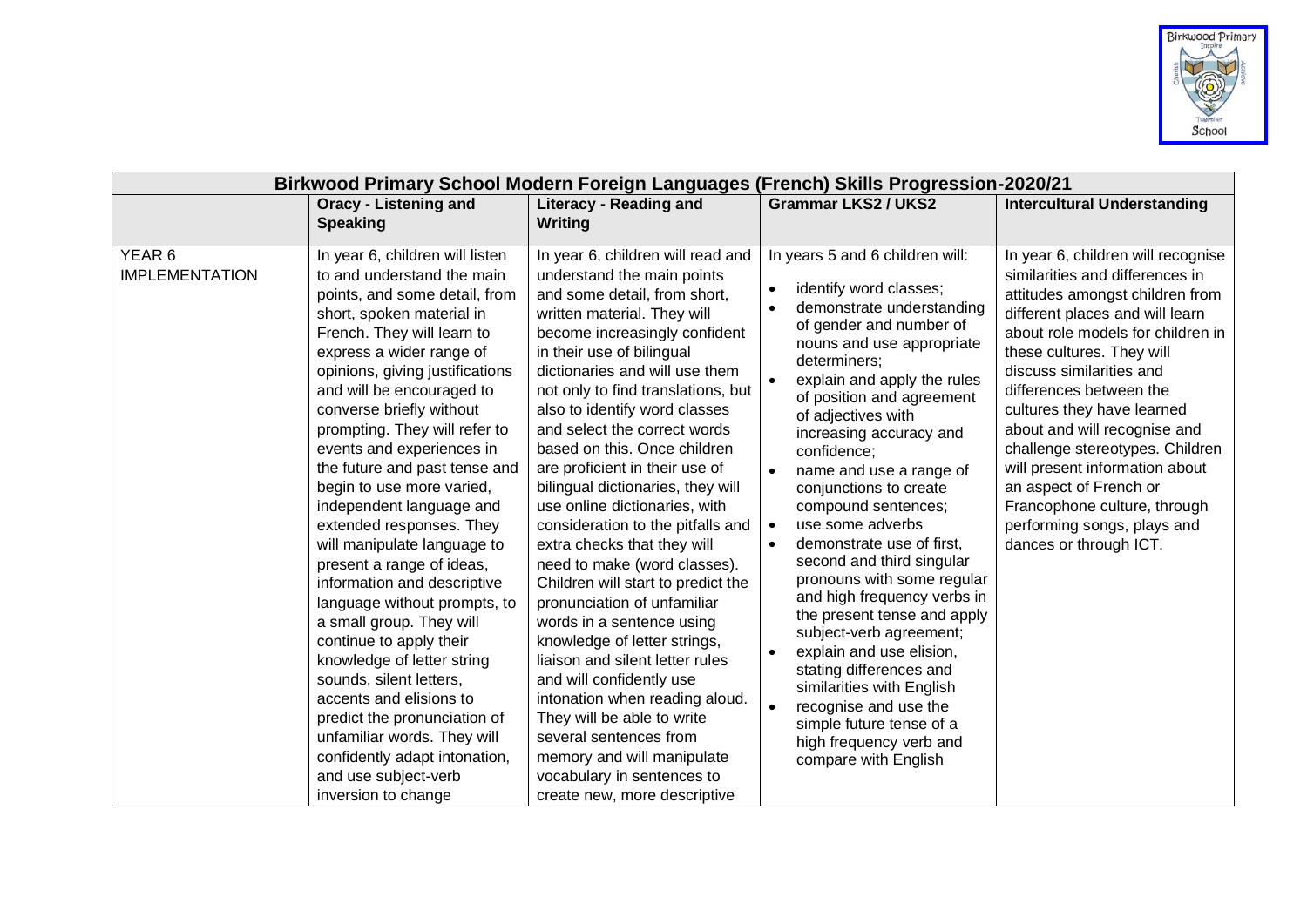| YEAR <sub>5</sub><br><b>IMPLEMENTATION</b> | questions to exclamations<br>and vice-versa.<br>In year 5, children will show<br>an understanding of longer<br>sentences containing familiar<br>words through physical<br>response and will listen to<br>and understand the main<br>points from short, spoken<br>material in French. They will<br>engage in conversations<br>using a range of simple,<br>familiar questions and<br>modelled / scaffolded<br>responses and will be able to<br>seek clarification and help in<br>French where required. They<br>will refer to events and<br>experiences in the present<br>tense and will manipulate<br>language to present their<br>ideas, using prompts, to a<br>small group. They will<br>continue to apply their<br>knowledge of letter string<br>sounds, silent letters,<br>accents and elisions to<br>pronounce familiar words | language independently and<br>creatively.<br>In year 5, children will read and<br>show understanding of simple<br>sentences containing familiar<br>and some unfamiliar language<br>and will use a range of<br>strategies to determine the<br>meaning of new words (links<br>with English, cognates,<br>etymology, context etc).<br>Children will begin to use<br>bilingual dictionaries to find the<br>translation of individual words<br>in French and English.<br>Children will read and<br>pronounce familiar words<br>accurately using knowledge of<br>letter string sounds and<br>observing silent letter rules and<br>the impact of accents and<br>elisions on sounds. Children<br>will write simple sentences<br>from memory, using familiar<br>language and bilingual<br>dictionaries to produce more<br>independent and creative<br>language, using a range of | $\bullet$<br>$\bullet$<br>$\bullet$<br>$\bullet$ | recognise and use the<br>immediate future tense of<br>familiar verbs in the first,<br>second and third person<br>singular, explaining how it's<br>formed;<br>recognise and use the first<br>and third person singular<br>possessive adjectives<br>(mon, ma, mes, son, sa,<br>ses);<br>recognise and use a range<br>of prepositions;<br>use the third person plural<br>of a few high frequency<br>verbs in the present tense;<br>name all subject pronouns<br>and use to conjugate a high<br>frequency verb in the<br>present tense;<br>recognise and use a high<br>frequency verb in the<br>perfect tense, comparing<br>with English;<br>follow a pattern to<br>conjugate a regular verb in<br>the present tense;<br>Choose the correct tense of<br>a verb (present / perfect /<br>imperfect / future)<br>according to context. | In year 5, children will be<br>encouraged to look at further<br>aspects of their own life from<br>the perspective of someone<br>from another Francophone<br>country. They will consider<br>aspects of everyday life of<br>children in their own and<br>different countries, reflecting on<br>cultural issues using empathy<br>and imagination. They will<br>research French towns and<br>cities, identifying geographical<br>features and contrasting<br>localities and will research<br>French speaking countries<br>more widely, comparing<br>traditions, buildings and places<br>across the Francophone world. |
|--------------------------------------------|-----------------------------------------------------------------------------------------------------------------------------------------------------------------------------------------------------------------------------------------------------------------------------------------------------------------------------------------------------------------------------------------------------------------------------------------------------------------------------------------------------------------------------------------------------------------------------------------------------------------------------------------------------------------------------------------------------------------------------------------------------------------------------------------------------------------------------------|-------------------------------------------------------------------------------------------------------------------------------------------------------------------------------------------------------------------------------------------------------------------------------------------------------------------------------------------------------------------------------------------------------------------------------------------------------------------------------------------------------------------------------------------------------------------------------------------------------------------------------------------------------------------------------------------------------------------------------------------------------------------------------------------------------------------------------------------------------------------------|--------------------------------------------------|---------------------------------------------------------------------------------------------------------------------------------------------------------------------------------------------------------------------------------------------------------------------------------------------------------------------------------------------------------------------------------------------------------------------------------------------------------------------------------------------------------------------------------------------------------------------------------------------------------------------------------------------------------------------------------------------------------------------------------------------------------------------------------------------------------------------------------|-------------------------------------------------------------------------------------------------------------------------------------------------------------------------------------------------------------------------------------------------------------------------------------------------------------------------------------------------------------------------------------------------------------------------------------------------------------------------------------------------------------------------------------------------------------------------------------------------------------------|
|                                            | and will begin to adapt<br>intonation, for example for<br>questions and exclamations.                                                                                                                                                                                                                                                                                                                                                                                                                                                                                                                                                                                                                                                                                                                                             | adjectives and conjunctions to<br>create compound sentences.                                                                                                                                                                                                                                                                                                                                                                                                                                                                                                                                                                                                                                                                                                                                                                                                            |                                                  |                                                                                                                                                                                                                                                                                                                                                                                                                                                                                                                                                                                                                                                                                                                                                                                                                                 |                                                                                                                                                                                                                                                                                                                                                                                                                                                                                                                                                                                                                   |
| YEAR 4<br><b>IMPLEMENTATION</b>            | In year 4, children will repeat<br>short modelled phrases and<br>express simple opinions such<br>as likes, dislikes and<br>preferences. They will ask<br>and respond to more than<br>one question, developing<br>conversational fluency and                                                                                                                                                                                                                                                                                                                                                                                                                                                                                                                                                                                       | In year 4, children will read and<br>show understanding of simple<br>phrases and sentences<br>containing familiar words.<br>Children will develop skills to<br>enable them to predict the<br>meaning of new vocabulary in<br>context and will use word                                                                                                                                                                                                                                                                                                                                                                                                                                                                                                                                                                                                                  | $\bullet$                                        | In years 3 and 4 children will:<br>show an awareness of<br>word classes - nouns,<br>adjectives, verbs and<br>conjunctions and be aware<br>of similarities in English;<br>name the gender of nouns;<br>name the indefinite and                                                                                                                                                                                                                                                                                                                                                                                                                                                                                                                                                                                                   | In year 4, children will talk about<br>celebrations of which they have<br>experience and will compare<br>them with similar celebrations in<br>other Francophone cultures.<br>They will learn simple phrases<br>to celebrate these festivals.<br>Children will compare aspects                                                                                                                                                                                                                                                                                                                                     |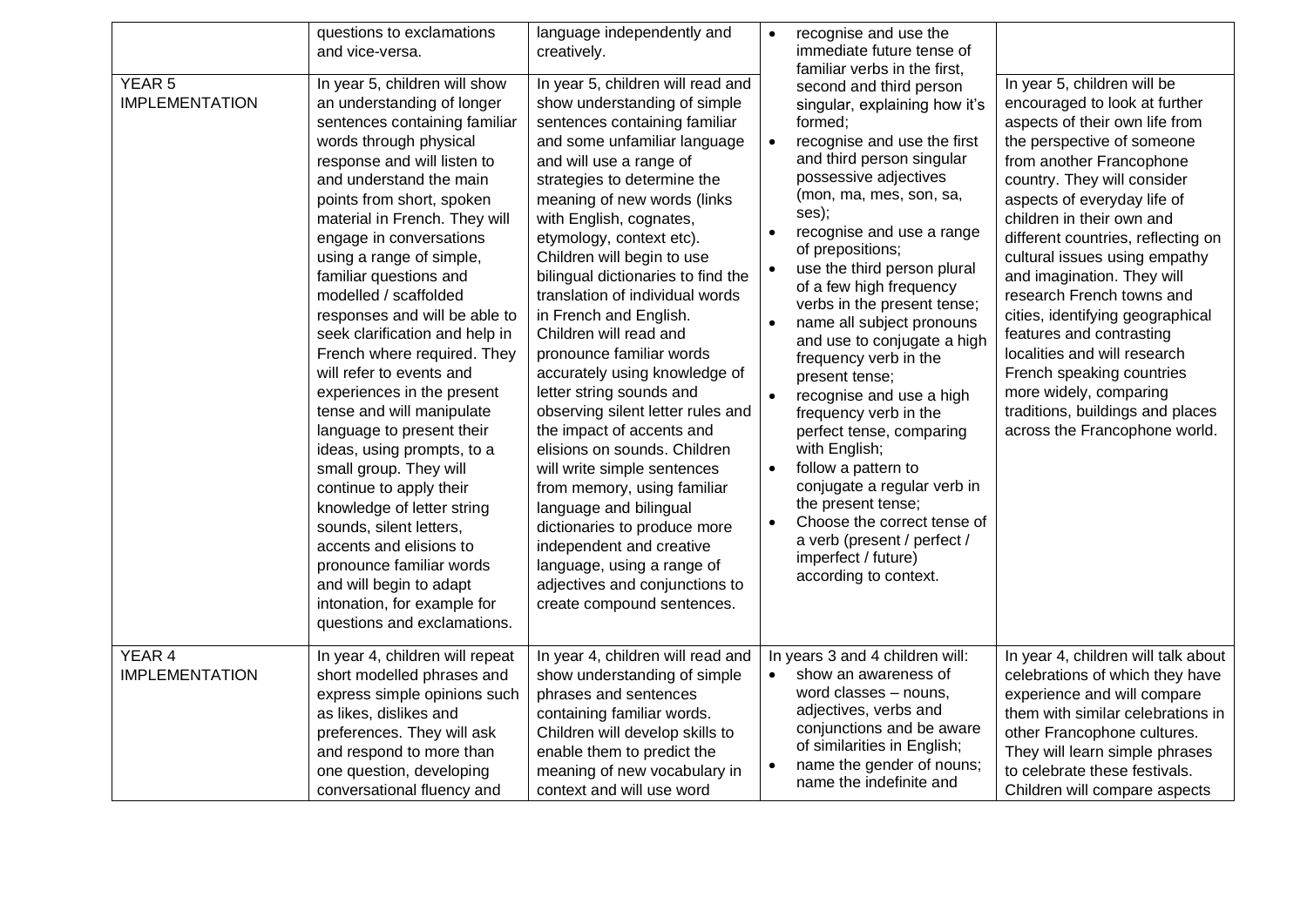|                                            | will gain confidence in<br>presenting this to a small<br>group of people. They will be<br>introduced to everyday<br>interests and objects in the<br>context of past experiences<br>and future plans and will use<br>a range of adjectives and<br>connectives to vary their<br>language. They will adapt<br>their intonation to ask<br>questions or give instructions<br>and show an awareness of<br>accents, elisions and silent<br>letters, pronouncing words<br>accordingly.                                                                                               | banks with increasing<br>confidence. Children will read<br>aloud in French and will use<br>intonation to ask questions or<br>make an exclamation and will<br>show an awareness of the<br>importance of accents and<br>elisions. Children will write<br>familiar short phrases from<br>memory and will replace<br>familiar vocabulary to create<br>new short phrases more<br>independently. Children will<br>write one or two simple<br>sentences containing<br>adjectives to describe people,<br>places, things and actions, at<br>first with a model before<br>progressing to writing from<br>memory.                                            | $\bullet$<br>$\bullet$<br>$\bullet$ | definite articles for both<br>genders and use correctly;<br>say how to make the plural<br>form of nouns;<br>recognise and use partitive<br>articles;<br>name and use the second<br>person singular subject<br>pronouns; use the correct<br>form of some regular and<br>high frequency verbs in the<br>third person singular<br>use a simple negative form<br>(nepas);<br>show awareness of the<br>position and masculine /<br>feminine agreement of<br>adjectives and start to<br>demonstrate use;<br>recognise and use the first<br>person possessive<br>adjectives (mon, ma, mes); | of everyday life at home and<br>abroad, for example school<br>systems and how children in<br>different cultures spend their<br>free time and they will be<br>introduced to playground<br>games that are popular in<br>France. They will consider how<br>they might travel to France or<br>another French speaking<br>country and will plan a route<br>accordingly. They will identify<br>similarities and differences in<br>traditional stories in France and<br>the UK.                                                                                                                                                                             |
|--------------------------------------------|------------------------------------------------------------------------------------------------------------------------------------------------------------------------------------------------------------------------------------------------------------------------------------------------------------------------------------------------------------------------------------------------------------------------------------------------------------------------------------------------------------------------------------------------------------------------------|---------------------------------------------------------------------------------------------------------------------------------------------------------------------------------------------------------------------------------------------------------------------------------------------------------------------------------------------------------------------------------------------------------------------------------------------------------------------------------------------------------------------------------------------------------------------------------------------------------------------------------------------------|-------------------------------------|--------------------------------------------------------------------------------------------------------------------------------------------------------------------------------------------------------------------------------------------------------------------------------------------------------------------------------------------------------------------------------------------------------------------------------------------------------------------------------------------------------------------------------------------------------------------------------------|------------------------------------------------------------------------------------------------------------------------------------------------------------------------------------------------------------------------------------------------------------------------------------------------------------------------------------------------------------------------------------------------------------------------------------------------------------------------------------------------------------------------------------------------------------------------------------------------------------------------------------------------------|
| YEAR <sub>3</sub><br><b>IMPLEMENTATION</b> | In year 3, children will repeat<br>modelled words, name nouns<br>and will show understanding<br>by physical response. They<br>will recognise familiar<br>questions and give an<br>appropriate learned response<br>to a partner. They will begin<br>to formulate short sentences<br>to talk about everyday<br>interests and objects and<br>may use adjectives and<br>connectives. They will<br>identify individual sounds in<br>words and pronounce<br>accurately when modelled.<br>They will begin to recognise<br>the sound of some letter<br>strings in familiar words and | In year 3, children will read and<br>show understanding of familiar,<br>single words and will develop<br>strategies for the memorisation<br>of new vocabulary. Children<br>will make links with English to<br>work out the meaning of<br>words. Children will read aloud<br>familiar words and phrases<br>and will be able to identify<br>common sounds and letter<br>strings in French, pronouncing<br>accurately with modelling.<br>Children will copy simple,<br>familiar words to describe<br>people, places things and<br>actions using a model before<br>progressing to writing familiar<br>words from memory. As<br>children develop their | $\bullet$<br>$\bullet$              | recognise a high frequency<br>verb in the imperfect tense<br>and in the simple future<br>tense (as a set phrase);<br>conjugate a high frequency<br>verb (aller $-$ to go) in the<br>present tense, showing<br>awareness of subject-verb<br>agreement;<br>use simple prepositions in<br>their sentences;<br>use the third person<br>singular and plural of the<br>verb "être" in the present<br>tense                                                                                                                                                                                 | In year 3, children will<br>appreciate the diversity of<br>languages spoken at Birkwood<br>Primary School and in the wider<br>community. They will talk about<br>the similarities and differences<br>of social conventions between<br>the UK and France and will be<br>able to share facts about these<br>cultures, e.g. climate, main<br>towns and cities, famous<br>landmarks, food etc. Children<br>will also be able to identify<br>France and Francophone<br>countries on a map / globe.<br>Children will be able to<br>recognise and join in with<br>authentic children's songs,<br>stories and rhymes that are well<br>known to native French |